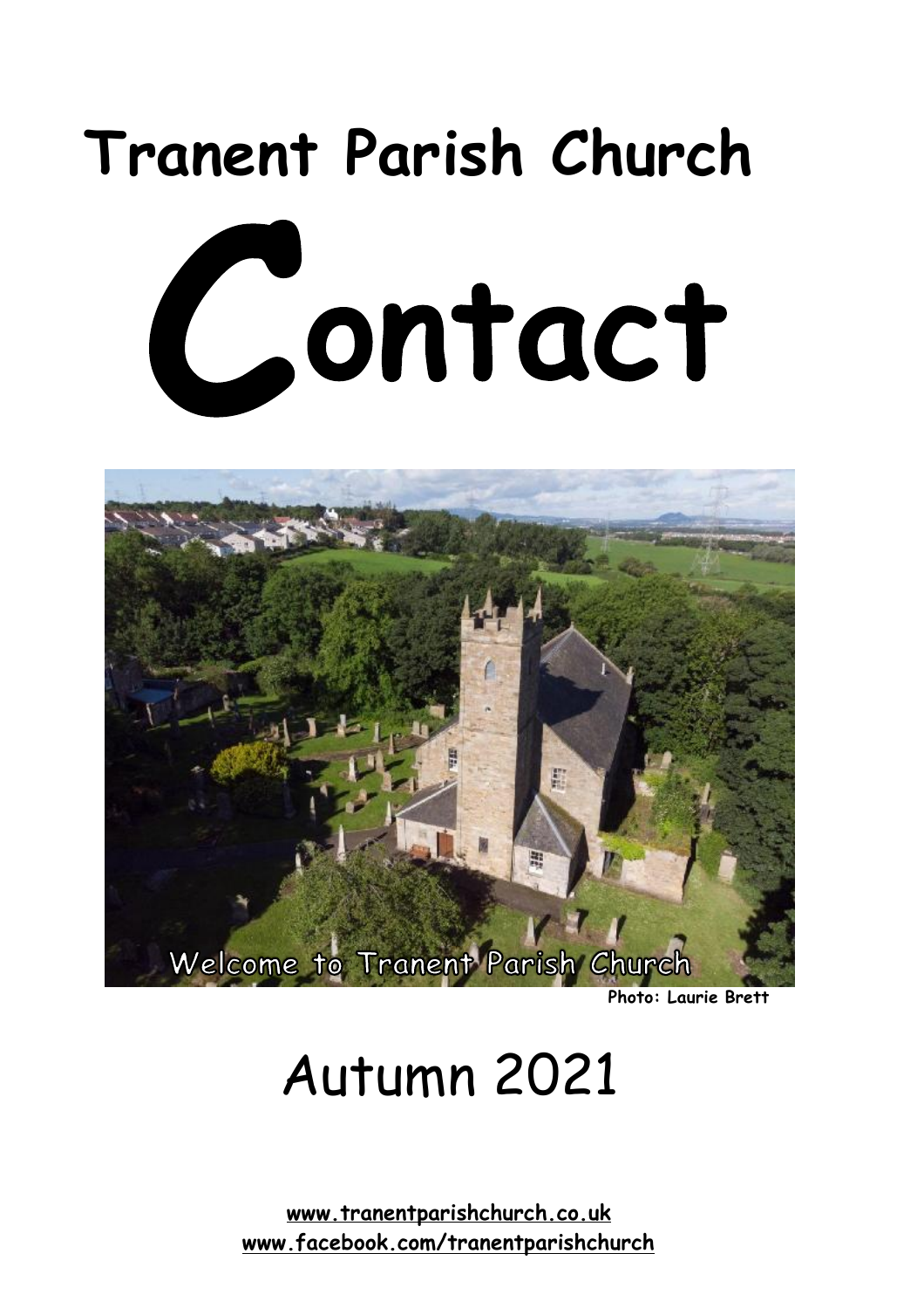#### **Church Services**

This page of Contact usually has a list of all the services in the Care Homes in Tranent. We hope that these will be able to restart soon.

Sunday morning services at 11am are returning towards a version of "normal". Booking is not required but face coverings should be worn





#### **From the Editors**

The next edition of Contact will be out before Christmas We will let regular contributors know what the next deadline will be nearer the time.

Robin and Sheila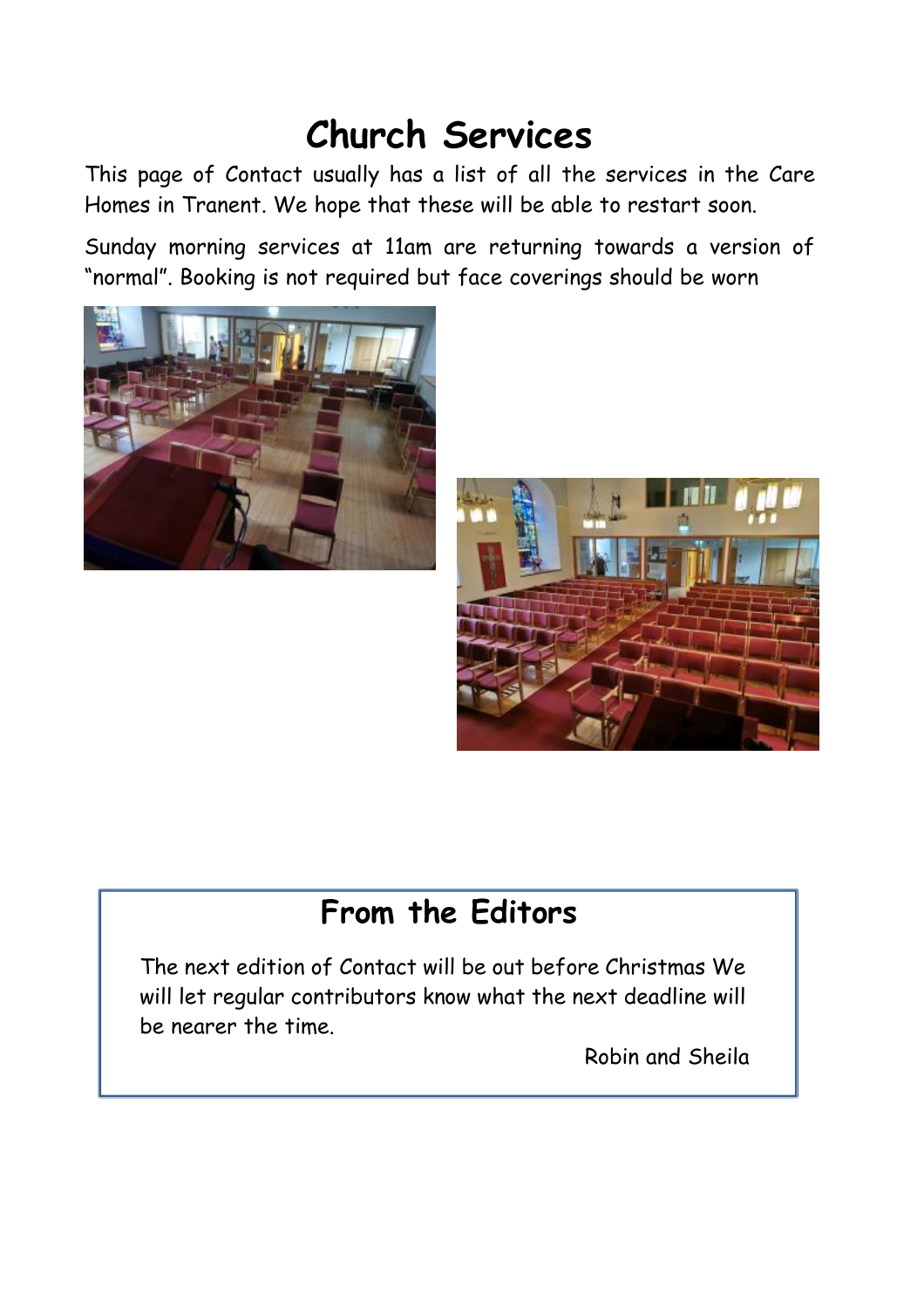#### **From the Kirk Session**

Tranent Parish Church are delighted to announce that Mrs. Katherine Taylor will be ordained as a Minister of Word and Sacrament and then inducted as our new Minister on Thursday 28th October at a service in our church at 7.00 p.m. This will be presided over by Rev Dr Robin Hill, the Moderator of Lothian Presbytery.



Katherine has been a member of the Church of Scotland since 1999 at her home church of Duddingston Kirk. She was ordained as an elder in 2005 and also was a Sunday School leader there. In 2011 she was accepted by the Church of Scotland to train as an Ordained Local Minister. In 2016, after completing her training for this; she applied to train as a full-time Minister and studied for a Masters in Divinity at Edinburgh University. After graduating Katherine was a Probationary Minister for a year at Canongate Church then Locum Minister at North Leith Church from where she joins us.

On 28th August the congregation, after hearing her preach, voted overwhelmingly to call her to be our Minister. In the weeks after this 147 people on our roll signed a call to invite her to come to Tranent Parish. She has accepted the call. On 30th September Lothian Presbytery agreed unanimously to uphold our call. A big thank you to all who came to take part in the vote on the 28th August and to all who signed the call. A special thank you to all the Elders who made such a big effort taking the call round their districts to be signed.

We look forward to Katherine joining us and getting to know her. Next issue of Contact she will be telling us more about herself.

We are sure you will give her a warm welcome.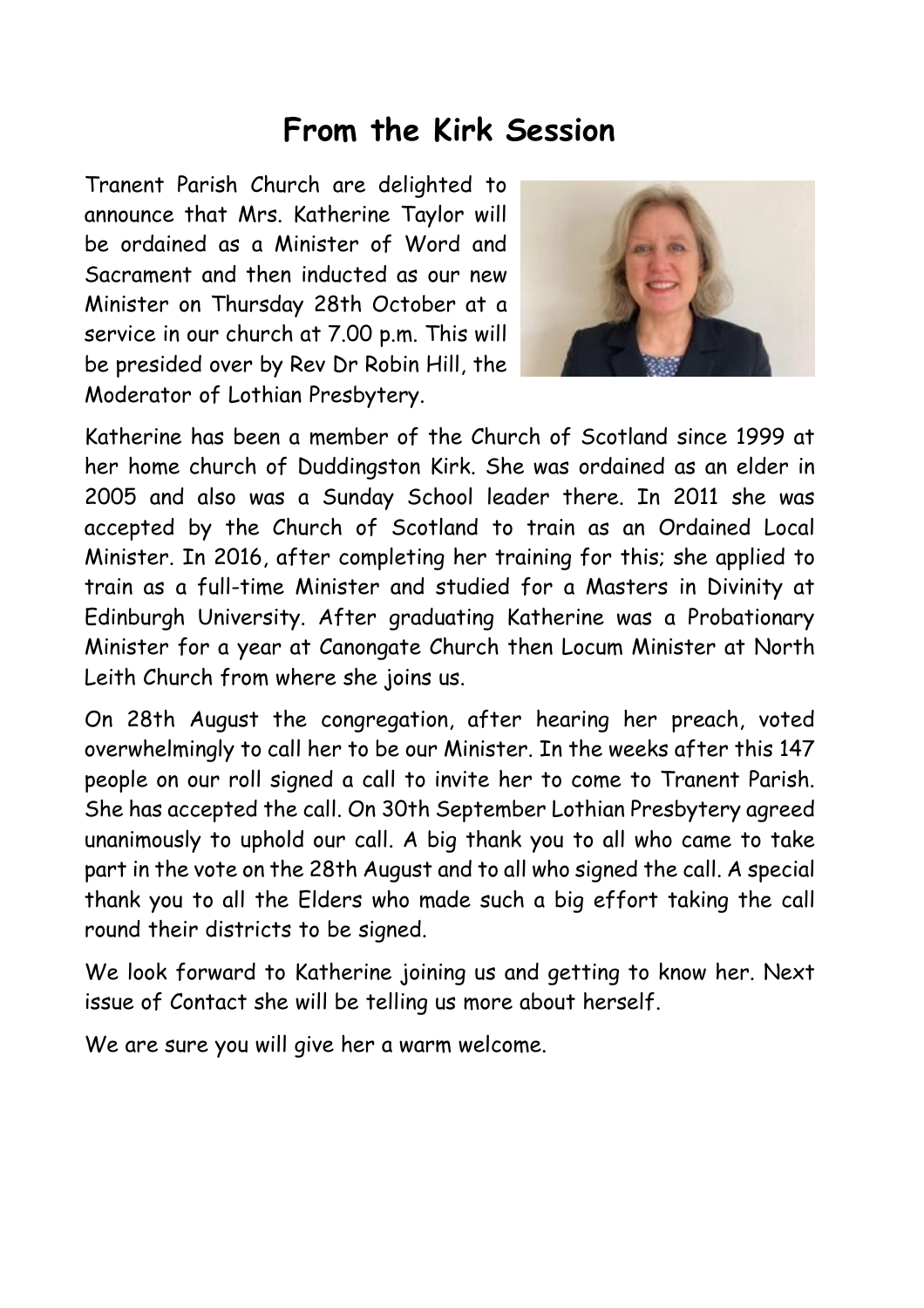#### **From our Locum Minister**

My dear friends at Tranent Parish Church

As your Locum, it is with immense gratitude I write **my** last message to our Contact Magazine.

It has been a privilege to be called to serve as Locum of this congregation. God alone knows how to judge such arrangements, whether they are successful or not, and whether I did my duties in a way which pleased and honoured him. Nevertheless, I hope that we can all see the blessing of God on the Church over this past year. In his grace, Jesus Christ continued to build his Church.

It's deeply humbling to think about the responsibility I had during my time with you. I'm thankful for having been able to play a small part in what God was doing at Tranent during this year. Whatever good has been accomplished is owing to God's kindness and the work of his Spirit. Jesus Christ is still building his church!

As we enter into these final days in our ministry together, we prepare to move forward. I am excited and hopeful for the ministry that Mrs Katherine Taylor will be sharing with you as she begins serving as your Minister from 28<sup>th</sup> October.

On a personal level, thank you for your friendship, encouragement, and prayers. Thank you for your love. We worked together and navigated through some good times and through some challenges. God will continue to guide the church according to his plan, come what may. I will, however, be holding you and Katherine in my prayers as you step into the future that lies before you. And I ask you to continue to pray for me, for my family.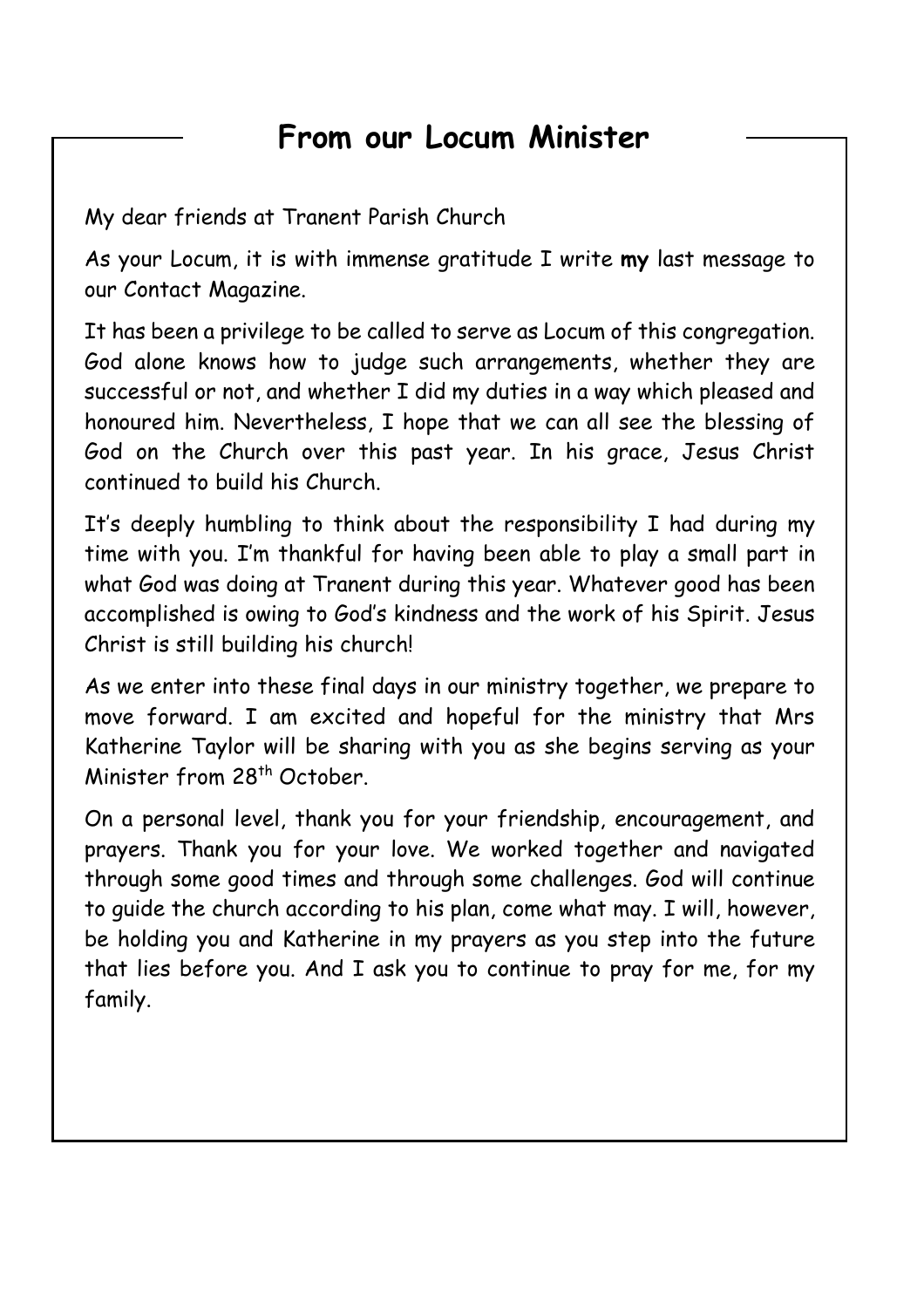As I consider what words I want to leave with you, my mind turns to the words of the Prophet Jeremiah, who wrote to the exiles in Babylon as they faced the anxiety of an unknown future, promising that they would one day return to the land of Judah. Jeremiah writes, "I know the plans I have in mind for you, declares the Lord; they are plans for peace, not disaster, to give you a future filled with hope." While I don't know what lies ahead, I trust that you will continue to live into the kingdom of God on earth, here in the beautiful East Lothian.

May God bless our Parish and keep you all safe in His Mighty Hands

May the road rise up to meet you. May the wind be always at your back. May the sun shine warm upon your face; the rains fall soft upon your fields and until we meet again, may God hold you in the palm of His hand; and the blessing the Father, the Son, and the Holy Spirit, be among you and remain with you always.

Take care, stay safe and Shalom.

fuera

Rev Malcolm T Muir

#### **Thought for the Day –**

*A New Start. "The time has come," he said. "The kingdom of God is near,*  Repent and believe the good news!" Mark 1 : 15 NIV

Each day at dawning we have but to pray that all of the mistakes that we made yesterday, will be blotted out and forgiven by grace, for God, in his mercy, will completely efface all that is past, and he'll grant a new start to all who are truly repentant at heart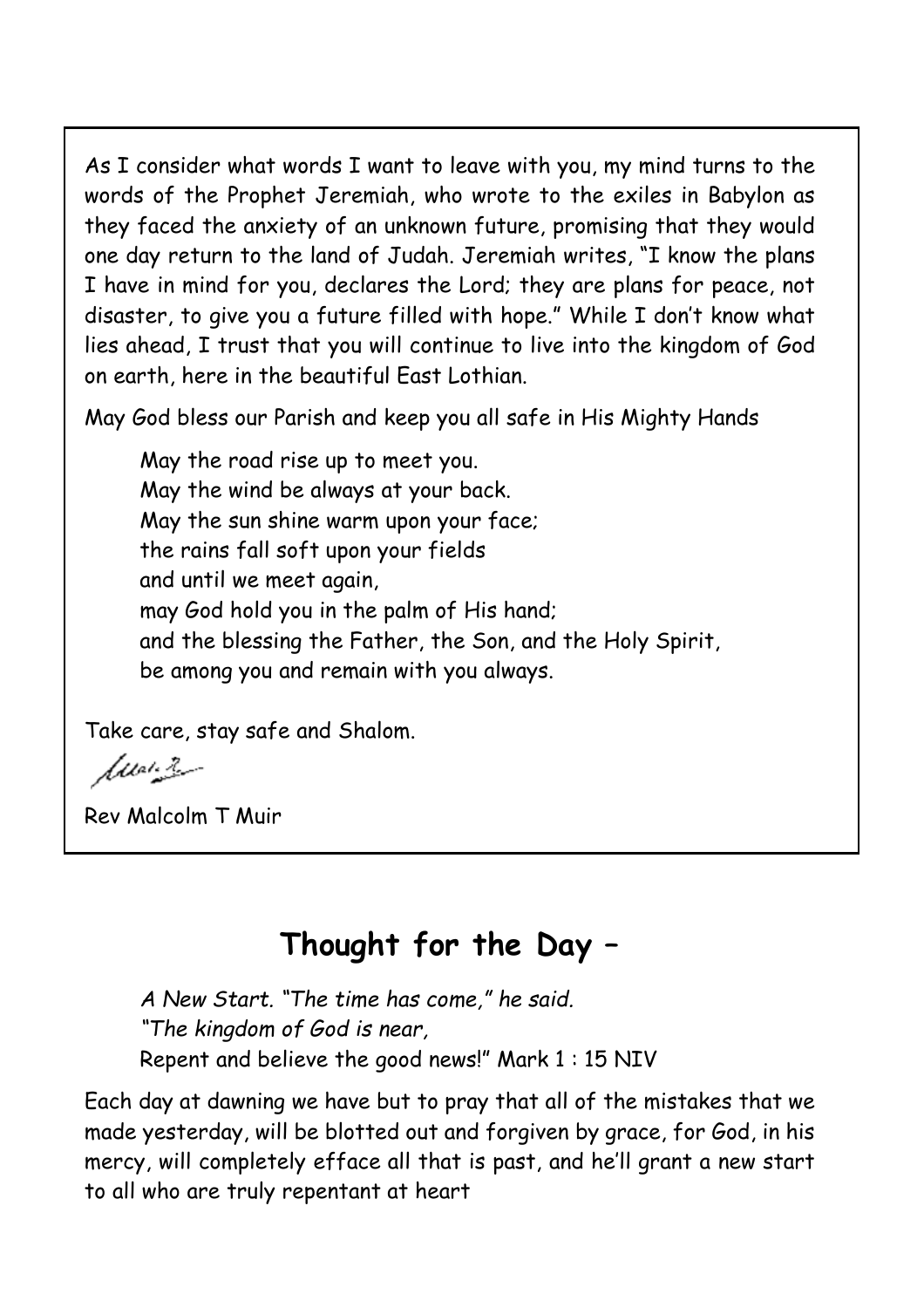#### **Greetings from our Interim Moderator**

The nights are fair drawing in, as the saying goes. And as I look back on my time as Interim Moderator, I am reminded of how I loved the longer days of summer when we came to Scotland in 2001, but was shocked come October when the time changed and the darkness grew to become equally as long. Everyone had told us about the rain, which I have always said *isnae* that bad when you grew up with tornadoes and hurricanes. But, no one had warned us of the onslaught of the long nights.

Now, this may have seemed like a long year for you, and a long six months for me, but I knew at the end of June when interviews were being conducted, that you'd have much to be thankful for this Harvest time and much to celebrate come Christmas. And, here we are counting the days until your minister-elect is ordained and inducted to the charge of Tranent on 28 October.

The writer of Ecclesiastes reminds us that there is a time for everything, and a season for every activity under heaven, and then goes on to share that wonderfully poetic list of the

many facets of life, which includes many of the experiences some or all of us have been through over the past eighteen months. But we often forget to consider the verses that follow in Ecclesiastes 3:

> **<sup>9</sup>**What do workers gain from their toil? **<sup>10</sup>**I have seen the burden God has laid on the human race.<sup>11</sup> He has made everything beautiful in its time. He has also set eternity in the human heart; yet $^{[a]}$  no one can fathom what God has done from beginning to end. **<sup>12</sup>**I know that there is nothing better for people than to be happy and to do good while they live. **<sup>13</sup>**That each of them may eat and drink, and find satisfaction in all their toil—this is the gift of God.

For, it is in these few verses we learn about how God responds to the people, and encourages them to find satisfaction in their toil and to mark these beautiful occasions, from which nothing can be added or taken away. And, perhaps, that a good way for us to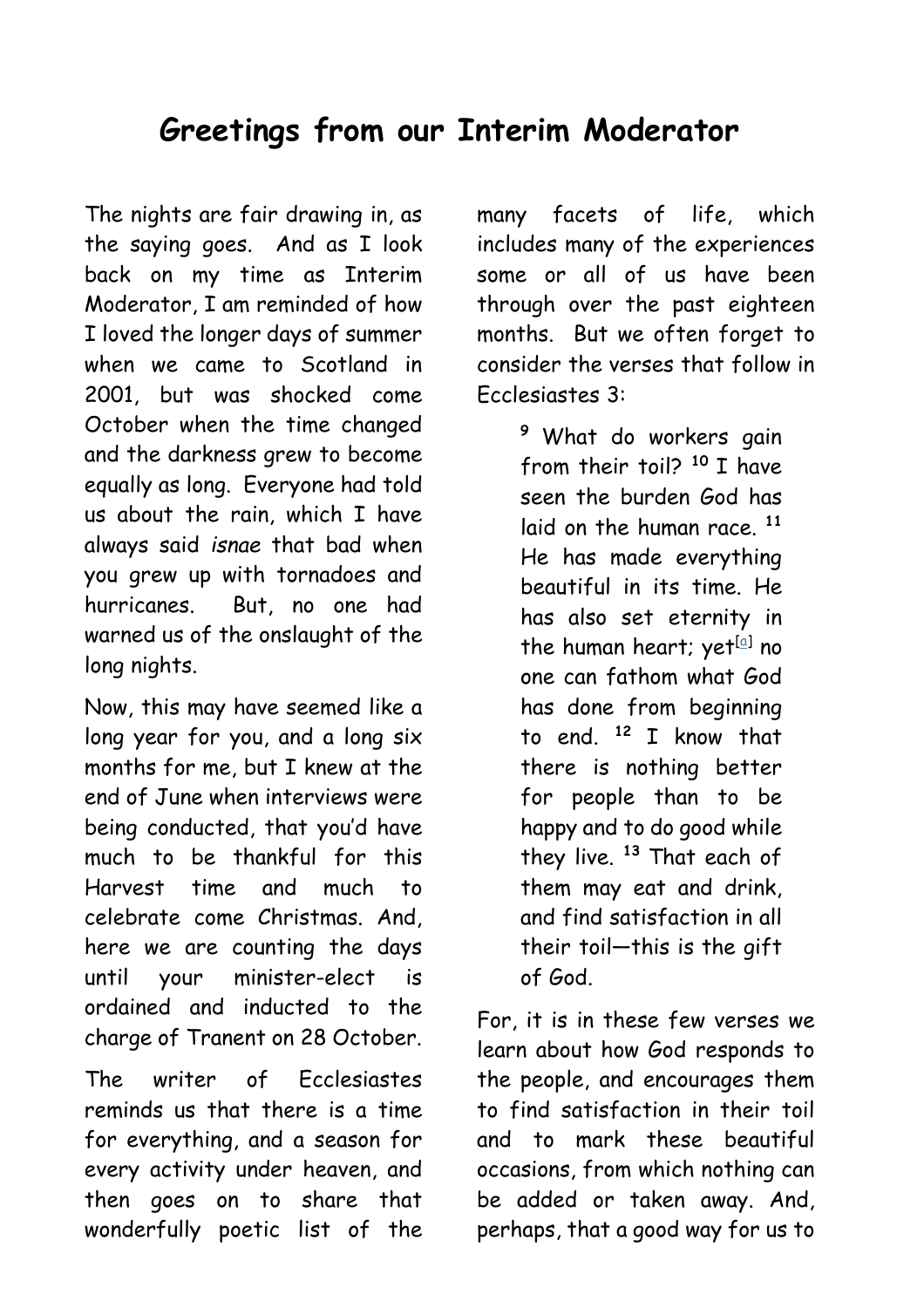think about what's gone on in the World and in the Church in recent months, as we have dwelt in the shadows of death, as well as thrived and even flourished when we thought we would fail or wither away. As I've said many times to the Nominating Committee and the office bearers, yours is a congregation with many committed people who are gifted in serving in different ways, and my hope and prayer is that this supportive congregation will grow from strength to strength despite the strange times we are living in as you share in worship and sacrament, fellowship and service with your new Minister and with one another, that you may be blessed and do good, finding much satisfaction as you look forward

in faith to all that God has in store for Tranent.

In closing, may I say that has been an immense privilege and wonderful pleasure walking alongside you through this journey toward the end of the vacancy and I am very grateful to you all for your support and encouragement. May the Lord bless you and keep you, make his face to shine upon you, and give you peace, through these changing times, and always,

Blessings on you all as you prepare for this new season in the life of Tranent Parish Church, as you remember and give thanks for those you have lost over the past year, and celebrate the new life which is yours in Christ Jesus as you look forward to a new ministry.

Rev Dr Suzie Fletcher Interim Moderator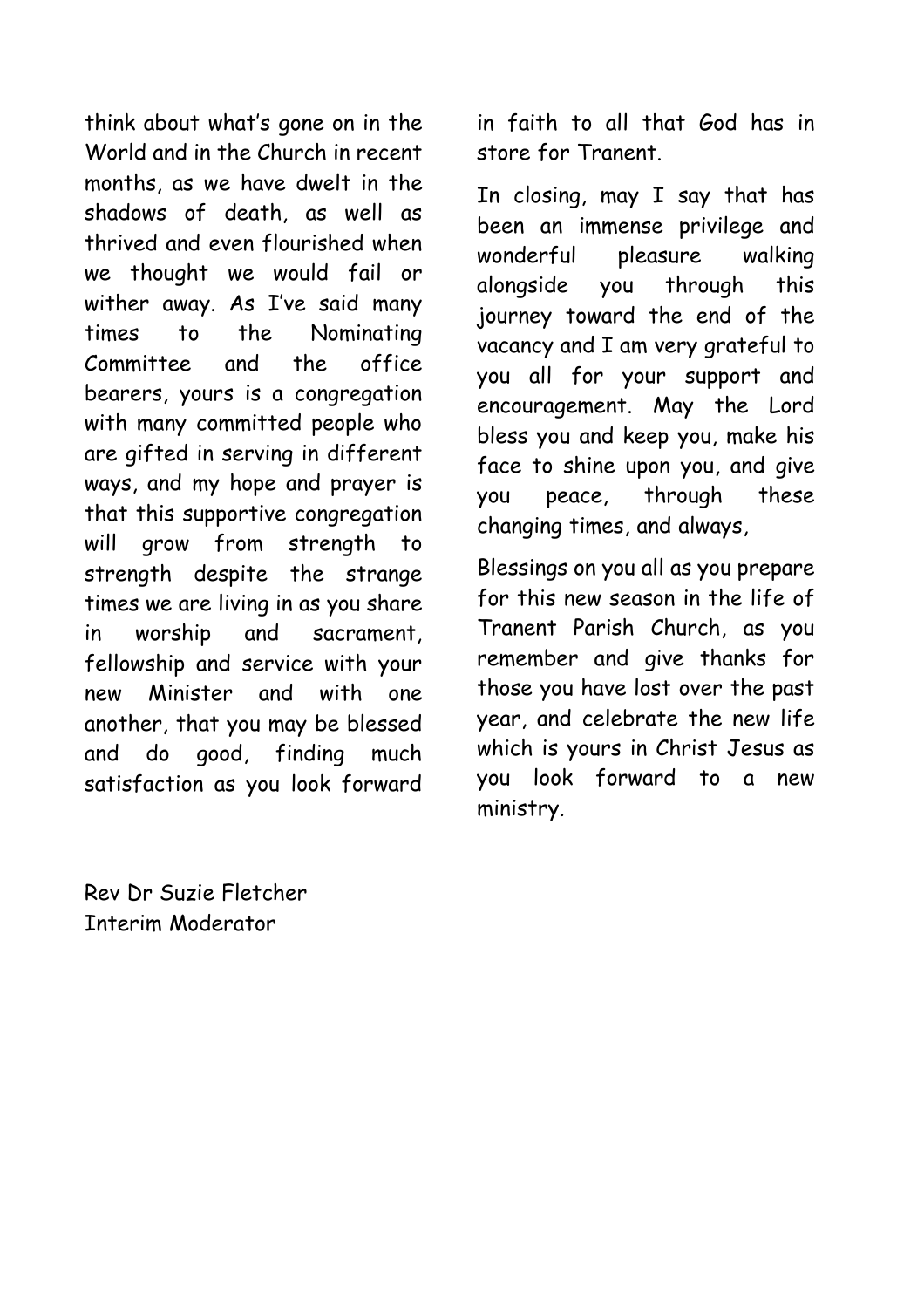#### **Douglas Findlay (1958-2021)**

We were saddened to lose one of our most faithful members, Douglas Findlay, aged 63, on 22nd July.

Douglas, loving husband to Catherine, dad to Laura and Euan, and loved by their respective partners Gavin and Erin, was born and brought up in Musselburgh. On leaving school, he completed his apprenticeship as a fitter, but his heart was set on becoming a fireman. He served for almost 30 years, before having to retire due to his hearing impairment. He then set up his own window cleaning business, which he ran until his final illness.



He and Catherine were married by her father at his church in Saltcoats in 1991. Their only home was in Fa'side Ave in Tranent, where he became proud dad to Laura and Euan. Douglas was never showy or pushy, but had a quiet determination and competitiveness. He went to night classes aged 28, gaining Highers in history and English. He played rugby, loved hillwalking, and ran the Edinburgh marathon. He was also a talented artist, becoming treasurer of Musselburgh Art Club: he was determined to attend the club the night before his passing.

Douglas and Catherine were very involved in the church in Tranent for over 20 years: Douglas served in various roles- on the fabric and finance committee, the gardening team, on Bible reading rota, and as one of the beadle team.

He was also a faithful attender at the Saturday morning prayer meeting: to hear him pray was always an encouragement. When the pandemic meant the prayer meeting moved online, Douglas was always one of the first to dial in to the Wednesday Zoom meeting.

Douglas faced his final illness with characteristic courage, honesty and fortitude. His treatment and operations often knocked him back- but each time he got back up. He was immensely proud to support his family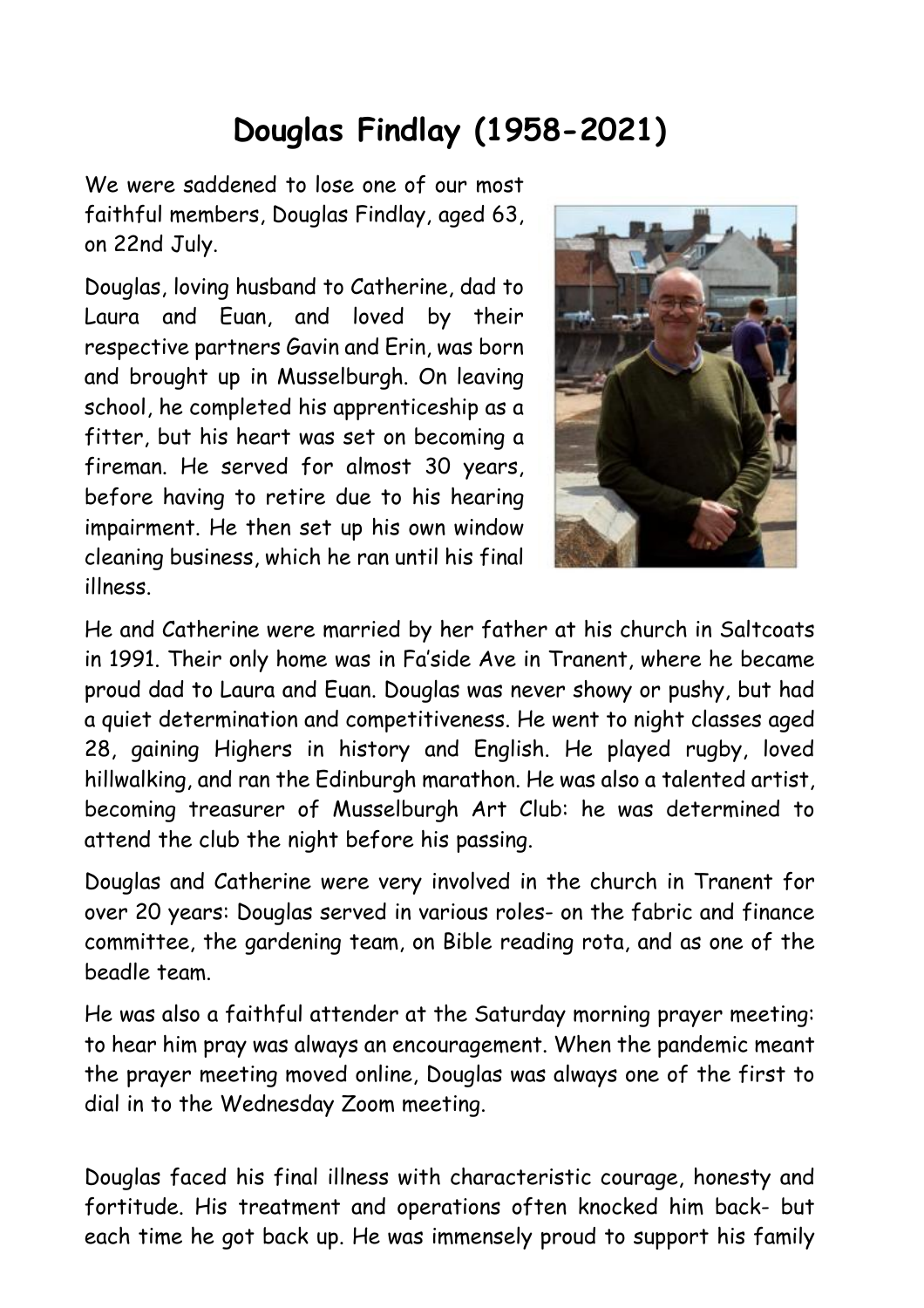as they completed the Kiltwalk in order to raise funds and awareness for the GUTS charity.

We give God thanks that Douglas has faithfully run his race, and has now entered into his eternal rest at the side of the saviour he loved and served.

MM

#### **A thank you from the Findlays**

Catherine, Laura and Euan would like to give a heartfelt thanks to everyone for the kindness and prayers for us and Douglas throughout his illness and on his passing. We are on a new journey with its seesaw of emotions but know your prayers help. Thanks again and God bless.

#### **I've Learned**

| I've learned  that everyone you meet deserves to be greeted with a<br>smile.                                                           |
|----------------------------------------------------------------------------------------------------------------------------------------|
| I've learned  that no one is perfect until you fall in love with them.                                                                 |
| I've learned  that life is tough, but I'm tougher.                                                                                     |
| I've learned  that opportunities are never lost; someone will take the<br>ones you miss.                                               |
| I've learned  that when you harbour bitterness, happiness will dock<br>elsewhere.                                                      |
| I've learned  that I wish I could have told my mum that I love her one<br>more time before she passed away.                            |
| I've learned  that I should keep my words both soft and tender,<br>because tomorrow I may have to eat them.                            |
| I've learned  that a smile is an inexpensive way to improve your looks.                                                                |
| I've learned  that when your newly born grandchild holds your little<br>finger in his little fist, that you're hooked for life.        |
| I've learned  that everyone wants to live on top of the mountain, but all<br>the happiness and growth occurs while you're climbing it. |
| I've learned  that the less time I have to work with, the more things I<br>get done.                                                   |

Andy Rooney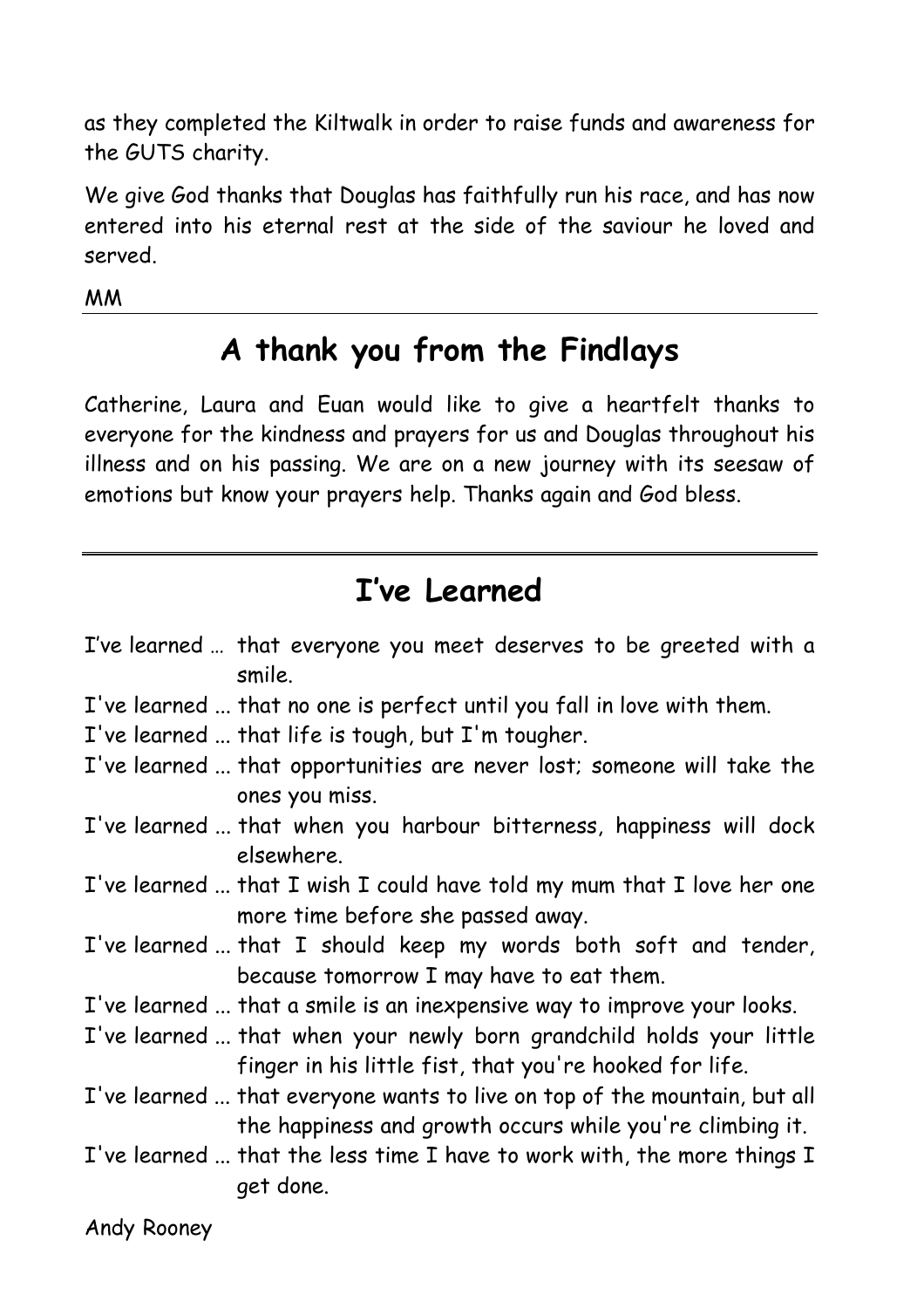#### **Tranent Parish Church Guild**

We are looking forward to our meetings starting up on the 12th of October at 1.15 pm in the church hall. This is a new venture having the meetings in the afternoon so we hope this will encourage more people to come.



We have planned a varied syllabus and have speakers from two of the projects that the Guilds are sponsoring this year, one from the Vine Trust, telling us about their project, Kazungu village of Hope and another from the Pioneers who provide employment for chocolate makers, fair prices for local growers, producing and selling delicious chocolate in all the flavours we love.

We also have the Rev Malcolm Muir coming to tell us all about Coll, an island dear to his heart. Margaret Muir, the new convener of the guild nationally will speak at one meeting and Laurie Brett also has agreed to come and show us some of the fantastic pictures that he loves taking.

Along with this we have fun times as well. a film night and games night. Your impression of some of our Guild members may change when you observe the competitiveness apparent in a game of Beetle.

I hope you will consider joining us and enjoy our friendship and fellowship.

Whose we are and Whom we serve.

God Bless Kathleen Gilmer President, Tranent Guild.

#### **Church Family**

#### **New member**

13 Jun 2021 Ronald Green, by profession of faith

**Deaths** "Nothing can separate us from the Love of God" Jun 2021 Thomas McNeill 22 July 2021 Douglas Findlay 9 Aug 2021 Anne Melvin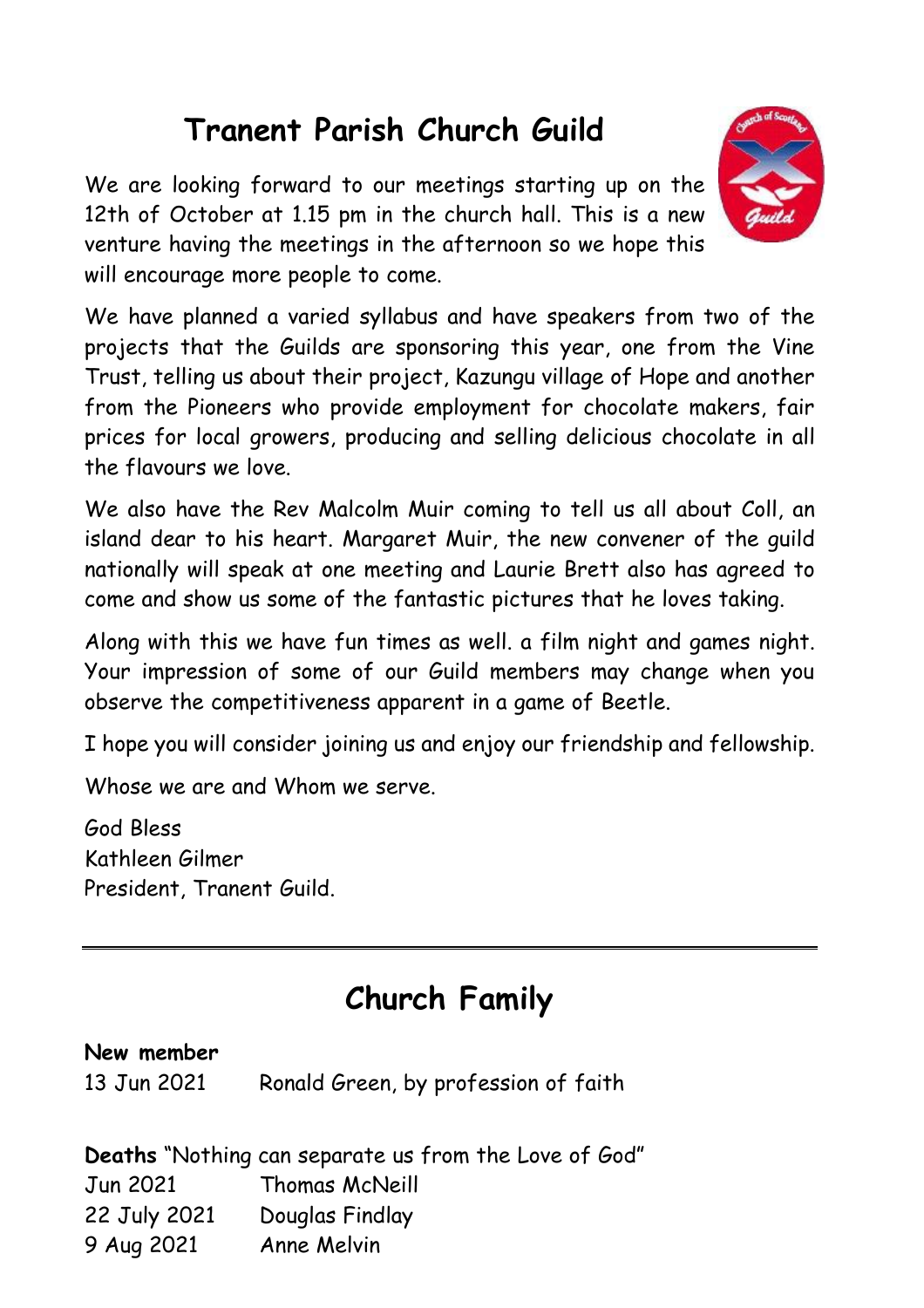#### **Fabric and Finance**

We want to acknowledge thanks to everyone who has continued to support the church financially by continuing with Free Will Offerings and those who have decided to donate by Standing Order. THANK YOU to everyone who has given money over the past year. Money donated through monthly Standing Order assists greatly in planning the finances of the church.

Our income has met the forecast; however, we are assisted this year by the exceptional reduction in Ministry & Mission contribution to Headquarters given to all congregations due to the Covid 19 pandemic which has had a great effect in reducing income to churches.

We expect to have a deficit this year due to some exceptional expenditure associated with the vacancy, necessary decoration to the manse and updating the smoke alarms as required for all homes in Scotland.

We acknowledge that we are blessed with capital reserves and therefore will be able to meet all our commitments this year. Along with everyone else, we are likely to experience rising costs next year and this may present a greater challenge to us, however we are sure you will respond to any challenge this presents.

#### **Church Chuckles : Church-Related Diseases**

**Frontophobia** - A morbid fear of the front few rows in church. The patient is struck by an attack at the church door and collapses into the nearest back seat.

**Sermonic throat** - A dreaded choking caused by the start of a sermon. The patient unwraps a sweet slowly and noisily which often results in a complete cure.

**Double auricular clearance** -A condition due to the simultaneous opening of both ear ducts, which allows sound to enter one ear and exit the other without any intermediate absorption. The condition is particularly acute during the preaching of a sermon.

**Response paralysis** - An infliction which causes a person to remain completely silent when it is announced that a key position in the church needs to be filled.